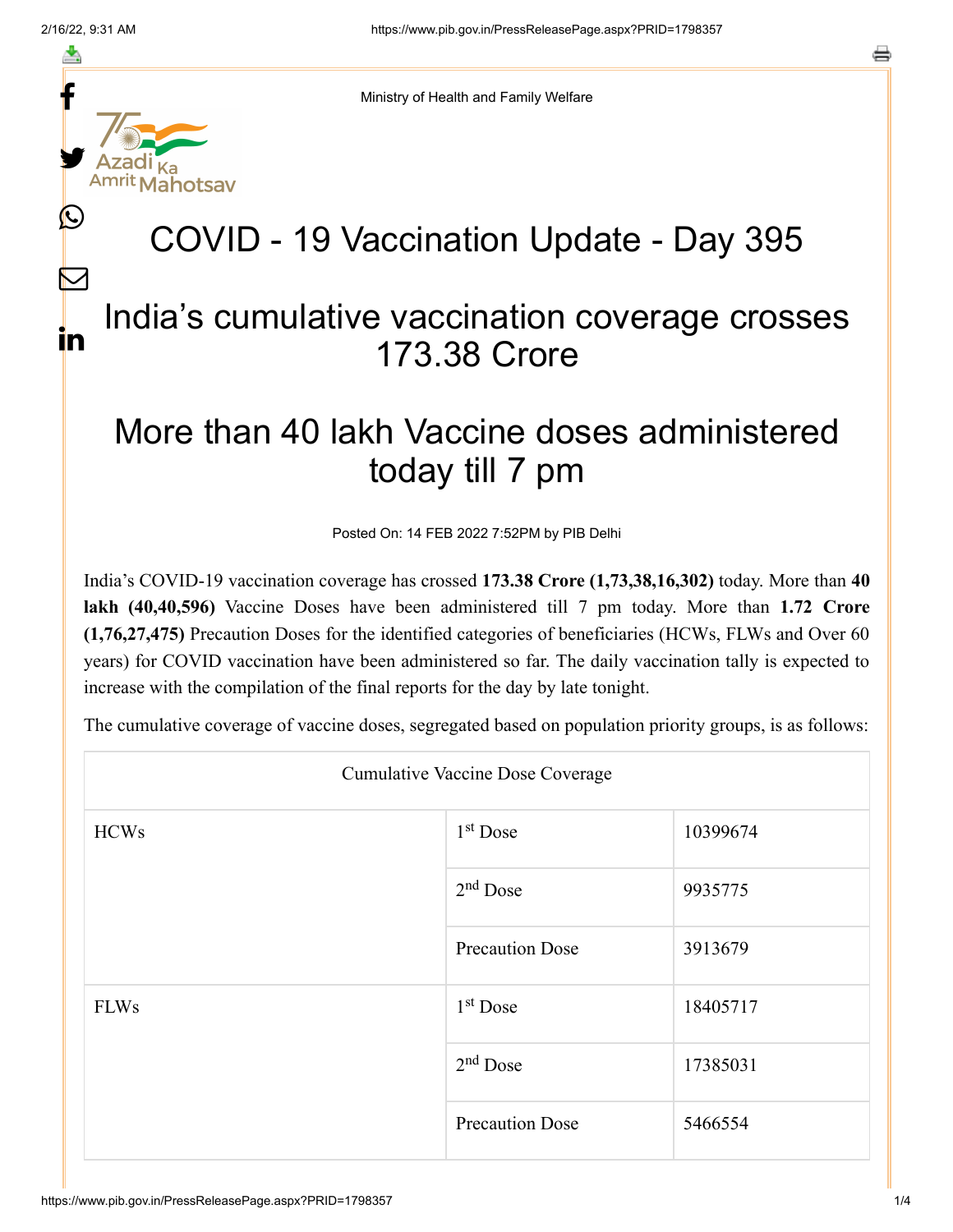| f<br>$\bf \Omega$ | Age Group 15-18 years                        | $1st$ Dose             | 52401155   |
|-------------------|----------------------------------------------|------------------------|------------|
|                   |                                              | $2nd$ Dose             | 16310368   |
|                   | Age Group 18-44 years                        | 1 <sup>st</sup> Dose   | 548609814  |
|                   |                                              | $2nd$ Dose             | 428258342  |
| in                | Age Group 45-59 years                        | $1st$ Dose             | 201733070  |
|                   |                                              | $2nd$ Dose             | 176695778  |
|                   | Over 60 years                                | 1 <sup>st</sup> Dose   | 125968073  |
|                   |                                              | $2nd$ Dose             | 110086030  |
|                   |                                              | <b>Precaution Dose</b> | 8247242    |
|                   | Cumulative 1 <sup>st</sup> dose administered |                        | 957517503  |
|                   | Cumulative 2 <sup>nd</sup> dose administered |                        | 758671324  |
|                   | <b>Precaution Dose</b>                       |                        | 17627475   |
|                   | Total                                        |                        | 1733816302 |

Today's achievement in the vaccination exercise, segregated by population priority groups, is as follows:

| Date: 14 <sup>th</sup> February, 2022 (395 <sup>th</sup> Day) |                        |       |  |
|---------------------------------------------------------------|------------------------|-------|--|
| <b>HCWs</b>                                                   | $1st$ Dose             | 132   |  |
|                                                               | $2nd$ Dose             | 2810  |  |
|                                                               | <b>Precaution Dose</b> | 26333 |  |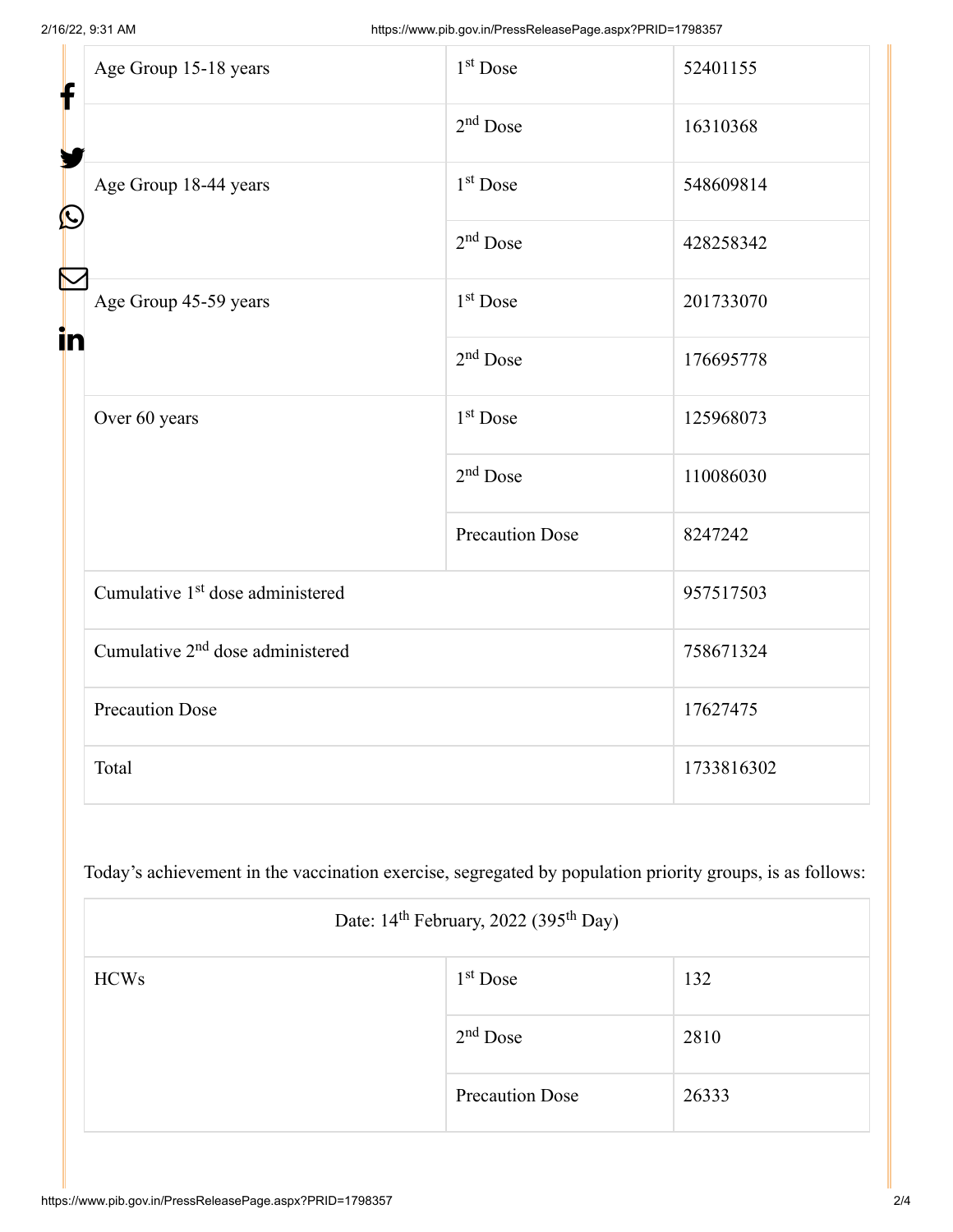| f<br>$\bf \Omega$ | <b>FLWs</b>                                  | 1 <sup>st</sup> Dose   | 300     |
|-------------------|----------------------------------------------|------------------------|---------|
|                   |                                              | $2nd$ Dose             | 5297    |
|                   |                                              | <b>Precaution Dose</b> | 50035   |
|                   | Age Group 15-18 years                        | 1 <sup>st</sup> Dose   | 257207  |
|                   |                                              | $2nd$ Dose             | 1260679 |
| in                | Age Group 18-44 years                        | 1 <sup>st</sup> Dose   | 336822  |
|                   |                                              | $2nd$ Dose             | 1341503 |
|                   | Age Group 45-59 years                        | 1 <sup>st</sup> Dose   | 60197   |
|                   |                                              | $2nd$ Dose             | 275743  |
|                   | Over 60 years                                | 1 <sup>st</sup> Dose   | 45449   |
|                   |                                              | $2nd$ Dose             | 168330  |
|                   |                                              | <b>Precaution Dose</b> | 209759  |
|                   | Cumulative 1 <sup>st</sup> dose administered |                        | 700107  |
|                   | Cumulative 2 <sup>nd</sup> dose administered |                        | 3054362 |
|                   | <b>Precaution Dose</b>                       |                        | 286127  |
|                   | Total                                        |                        | 4040596 |

The vaccination exercise as a tool to protect the most vulnerable population groups in the country from COVID-19 continues to be regularly reviewed and monitored at the highest level.

\*\*\*\*

MV